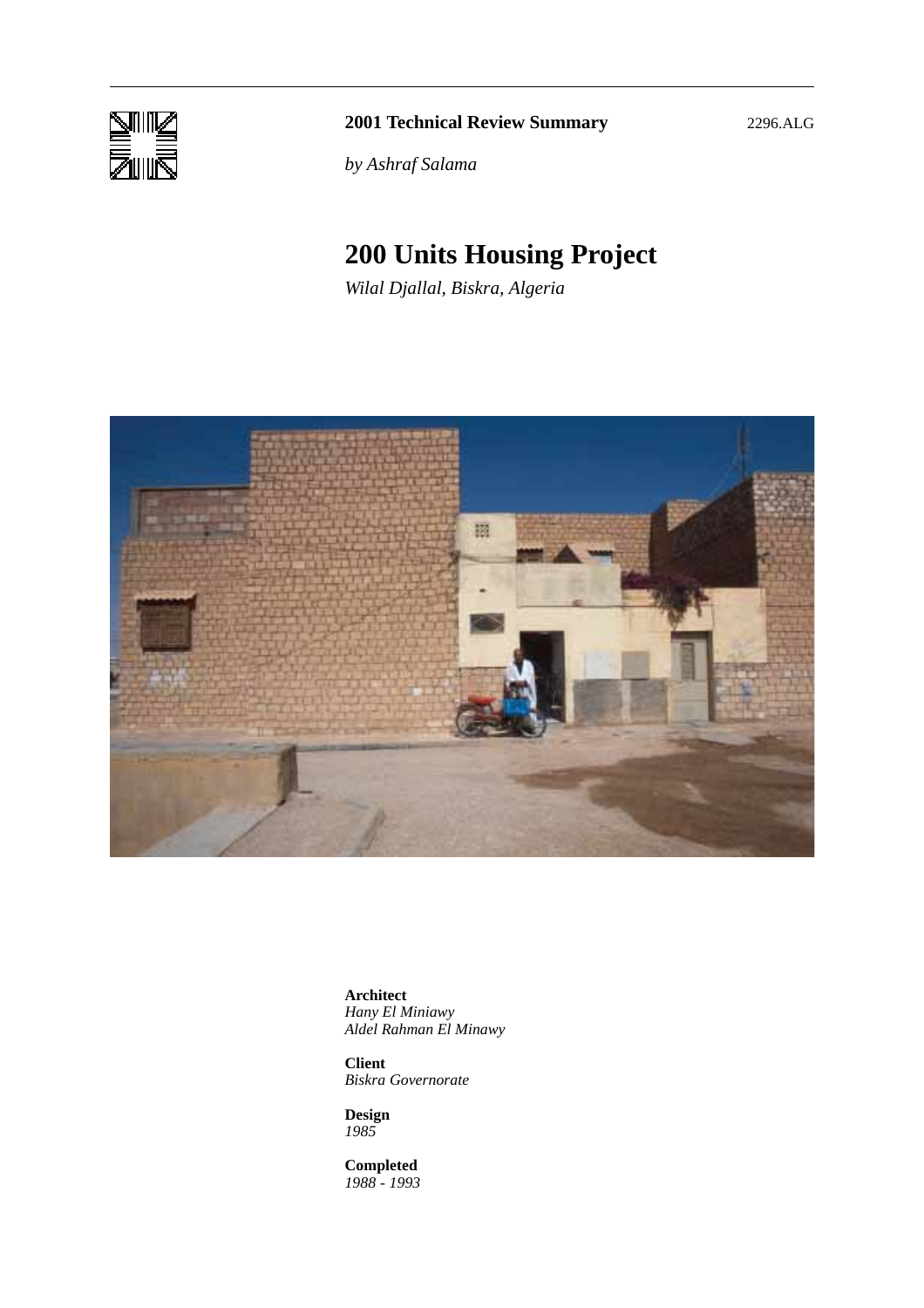### **I. Introduction**

This public housing project comprises two hundred units in Wilad Djallal town, located in the south-western part of the Biskra region in east-central Algeria. It is set in a mountainous desert area, characterized by scattered settlements and small villages, and serves a wide variety of middle-class families. The project as it was finally realized is the result of collaborative efforts between the architects and the local authority. With the clear aim of being responsive to the culture and environment of the region, the design and construction were developed over a period of more than ten years, based on social studies and surveys and a strong awareness of regional identity. During the course of the project, similar housing developments were built in the region by the same architects, employing the same technology, and adopting the same design features. The technology incorporates local construction techniques into standardized modern modes of construction. Through sensitivity to the climate and to the cultural traditions of the inhabitants, the reinterpretation of socio-spatial needs into a built form for public housing has resulted in a residential environment that is both functional and efficient.

#### **II. Contextual Information**

#### *a. Historical background*

In the early 1980s, the Algerian government initiated a decentralization policy, the purpose of which was to encourage regional governments to build new communities so that the population did not concentrate in the capital, Algiers, and new regions in the south could be developed. The government would donate the land and funds to encourage the establishment of moderatecost housing projects. In turn, each local housing authority would be responsible for organizing and overseeing the processes involved in these projects in terms of design, construction and project management. For this project, Hany and Abdel Rahman El Miniawy (El Miniawy Brothers), who had first worked in Algeria in the mid-1970s, were invited by the Biskra regional government to develop preliminary studies in 1981, develop design concepts in 1983–84, followed by the concept development stage in 1985–86.

The Wilad Djallal Housing Project was seen as an opportunity to give local populations from different scattered settlements a place to live, as one of their constitutional rights, and to create a new community in a desert environment. Most of the prospective beneficiaries did not possess the means to purchase a decent home. The target users were not specified because of the wide range of people with different cultural backgrounds coming from small desert settlements; however, the population, like that of any North African region, has distinctive religious traditions, apparent in their cultural practices.

The Wilad Djallal Housing development is one of a number of projects carried out in the region between the early 1980s and the mid-1990s by El Miniawy Brothers in collaboration with the Biskra regional government. The aim of these initiatives was to create and develop residential environments that were responsive to local needs and could be effectively and sensitively reproduced in different parts of the Biskra region.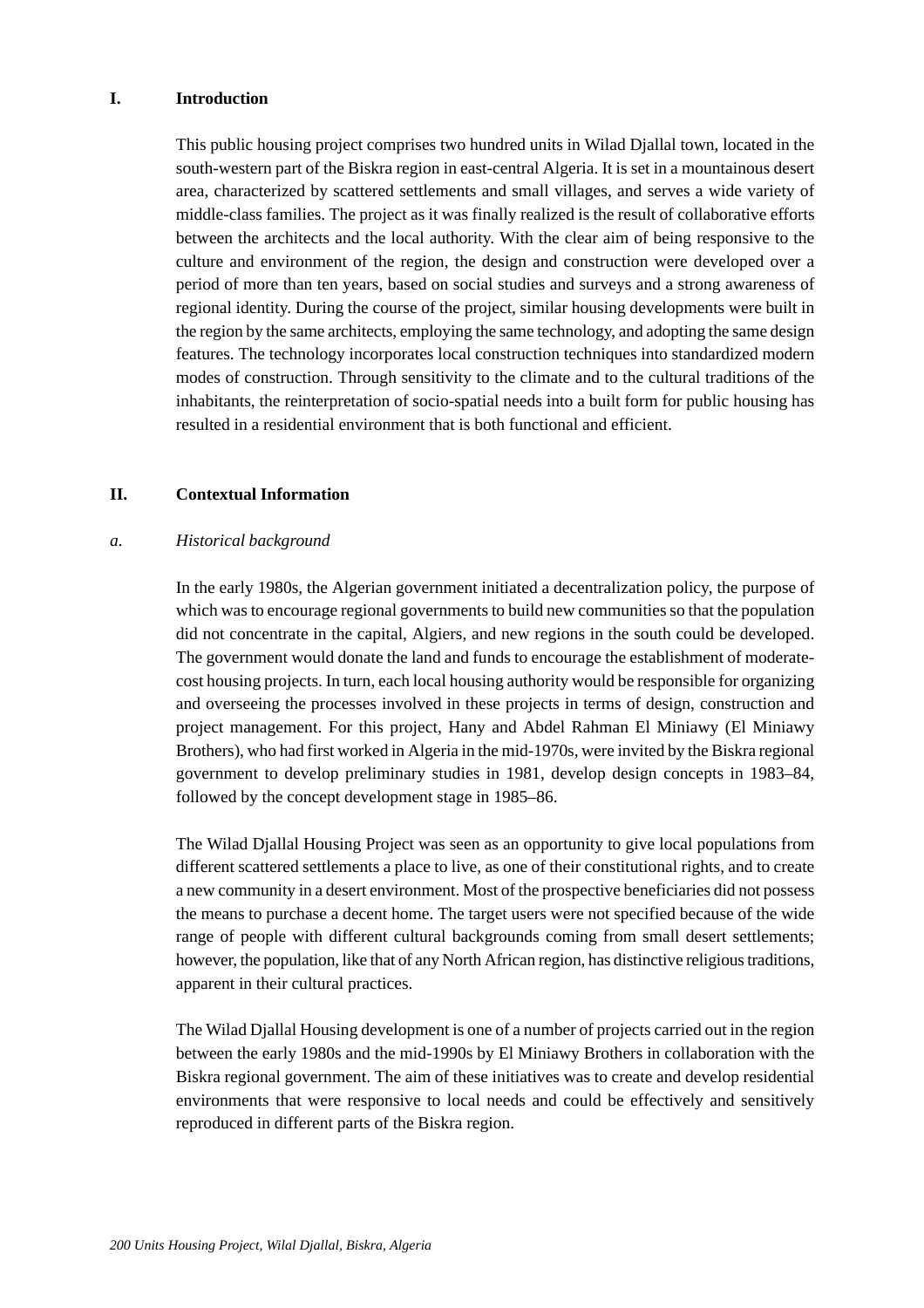## *b. Local architectural character*

The prevailing vernacular architecture is largely built from abundant local materials, the most common being *tufla*, a kind of desert mud that can be shaped into bricks of varying dimensions. Until the early 1970s, most buildings in the area were made almost entirely from this material, along with local limestone extracted from nearby mountains. The roofs were often constructed from palm trunks or formed brick vaults; later, it became common to build a concrete skeleton, infilled with *tufla* bricks, and roofed with reinforced concrete.

Evening activities take place on the roof, where most people sleep. However, the impact of the severe desert environment on buildings in the immediate area is evident, most of them being in poor condition. The dominant use of arches and arcades in the first floor of most residential buildings in the Biskra region is indicative of the need for shaded open spaces. The majority of the buildings are finished in shades of yellow and are often indistinguishable from the desert landscape.

#### *c. Climatic conditions*

This part of Algeria experiences extremely dry weather, with a low percentage of relative humidity. Winter temperatures range from 6 to 18ºC and night temperatures drop to -5ºC. Summer temperatures soar to between 38 and 48ºC, with night temperatures of 16 to 20ºC.

The area enjoys a limited rainy season from December to January, however, in recent years, the rainfall has been minimal. Usually, during the rainy season, there are moderate downfalls but not enough to sustain any kind of agricultural activity. Seasonal winds (*khamasïeen*) cause sand storms in the region from mid-March to mid-May.

#### *d. Site context*

The site of the Wilad Djallal Housing Project lies in the south-western part of the Biskra region, approximately 120 kilometres from the city of Biskra, in an area characterized by scattered settlements and small villages. The site is triangular in shape and is encircled by roads. On the north side of the site is a major highway leading from Biskra towards the village of Sidi Khaled, then south-west towards Kasr El Hirane and Laghouat.

The area immediately around the site is dominated by residential buildings constructed in the 1980s. North of the site is a later housing project that reproduces the same design but in different materials and finishes. This development is composed of eighty units.

The site can be accessed by vehicles from the highway and from all the surrounding streets except from the north-eastern side. Landscaping is non-existent, but a minimal quantity of tiled walkways have been included for pedestrians. The surrounding natural landscape and desert formations are untouched.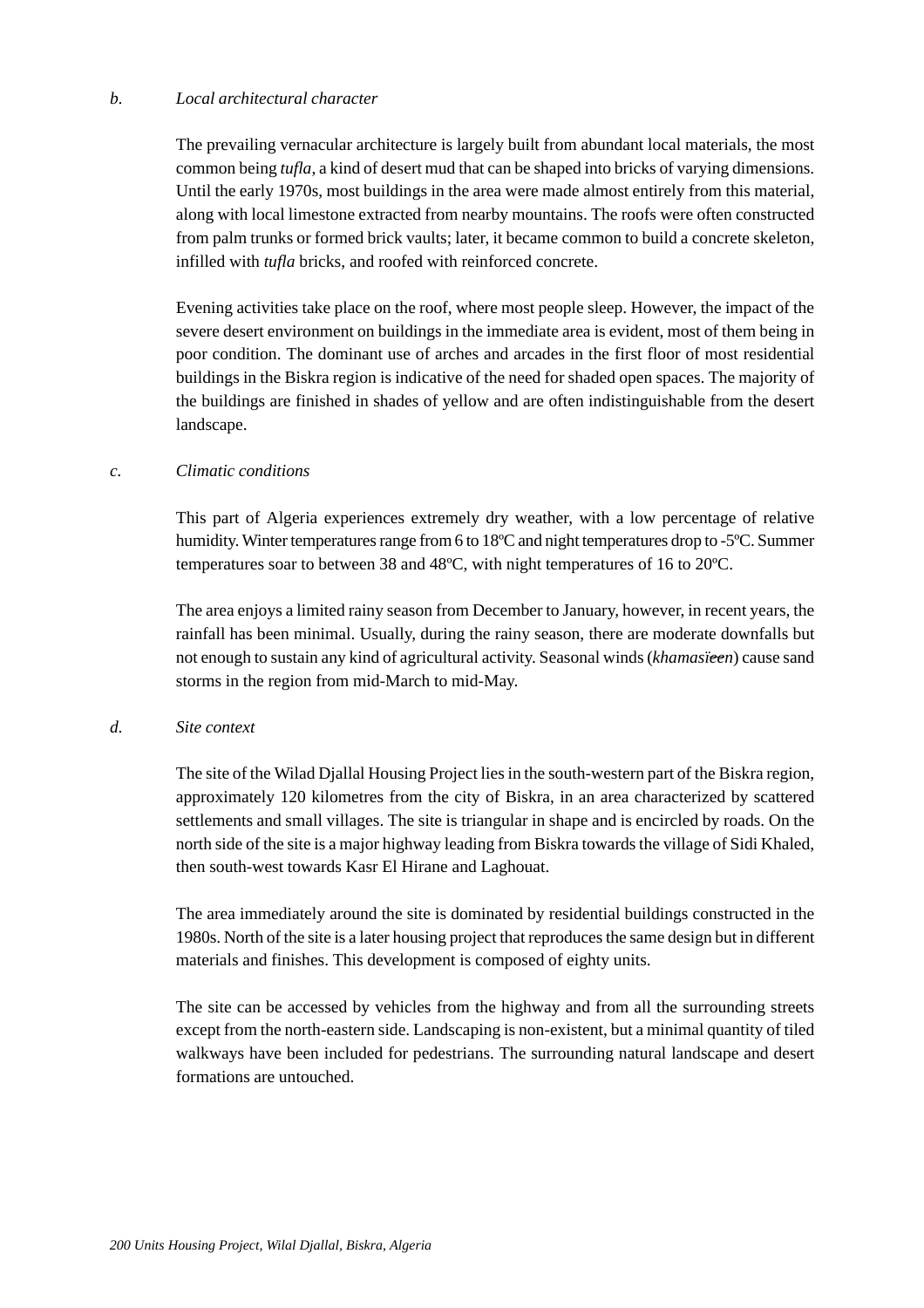#### *e. Site topography*

The site was uniformly composed of sloping sand. It slopes from east to west with a variance of 2.5 to 3 metres.

### **III. Programme**

#### *a. Objectives*

The government policy on decentralization, the need for public housing, and the growing population of the small desert settlements all led to the decision by the Ministry of Housing of Algeria to enable local authorities to develop housing projects in desert areas. As a result, the land was donated by the government, a budget allocated, and the project commissioned in collaboration with the housing authority of Biskra regional government.

The public housing project of Wilad Djallal was part of a larger programme that sought to accommodate the growing desert populations and create semi-urban environments in a mountainous desert region with an exceedingly hot, dry climate. In addition, the government aimed to encourage the relocation of an educated section of society and to develop the region in urban terms. The goal of the programme was to construct a large number of housing units, varied in surface area and contextually appropriate, in order to encourage people to move away from the crowded cities and/or to relocate other strata of society living in poor, primitive conditions in the nearby small desert settlements.

## *b. Functional requirements*

The lasting impact of French Rule in Algeria is apparent in the model of apartment types proposed for the project by the Ministry of Housing which is nearly identical to the housing standards used in social housing programmes in France. The four types put forward were F2, F3, F4 and F5, the number indicating the quantity of closed rooms. All of the dwellings were to have utilities and a living space. Due to the limited budget, the target for the floor areas of the apartments was set at no less than 60 square metres and no more than 115 square metres.

Following the conceptual design stage, El Miniawy Brothers proposed modifications to the programme that initially seemed to be standardized and not to relate to the socio-cultural backgrounds of the expected inhabitants. They proposed trimming the areas of the closed rooms and adding 10 per cent more floor area in order to realize a domestic space that incorporated peoples' general needs. The intention was to create an environment that was similar to the one the inhabitants were used to. As a result, a guest room (*madiafa*) was added, in some cases with direct access from the front door of the apartment. In addition, two patio spaces were added: one central and directly linked to the *madiafa* and the apartment doorway, the other off the kitchen/utility space, intended for hanging out washing. The latter is often called the women's patio (*harim*). It was also proposed that some of the larger units be designed in a split-level (duplex) manner to suit the overall staggered effect of the proposed design.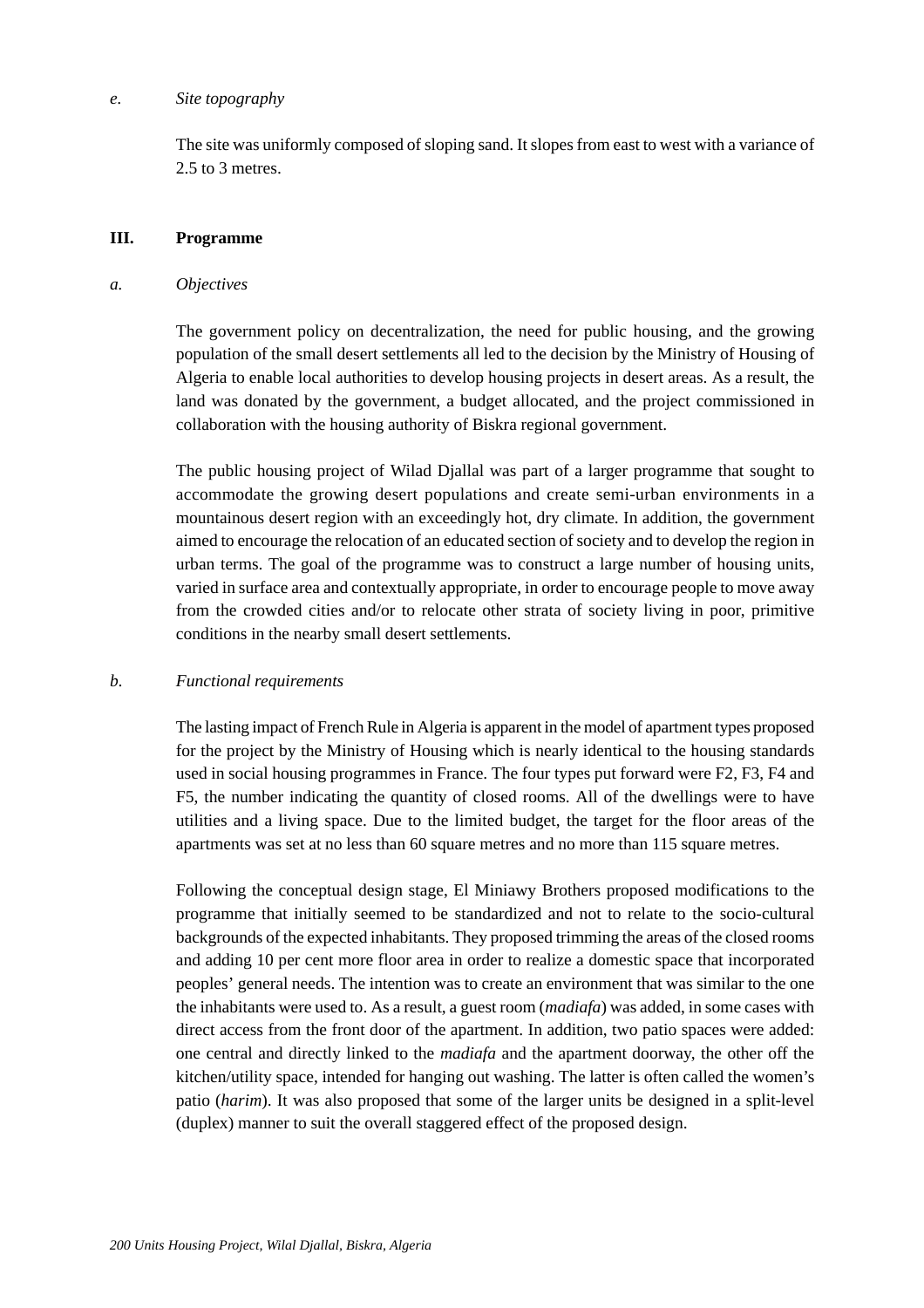With these amendments in mind, it would appear that the architects had critically appraised their brief based on social studies they had carried out. The amendments in turn opened up an avenue for the incorporation of traditional techniques exemplified by thick stone walls, wooden screens across openings, and systems to encourage airflow to improve the domestic microclimate. It is significant to note that the architects had key considerations in mind which influenced their approach to design: they were committed to criticizing and going beyond the so-called 'classic manner of solving mass-housing problems'.

### **IV. Description**

#### *a. Project data*

The Wilad Djallal Housing Project comprises 200 units that vary in surface area. All of the units are two or three storeys above ground level. The complex is a staggered massing of cubic volumes with minimal articulation other than screened openings. Public spaces and walkways spatially separate the clusters of units. The built area of the 63,000-square metre site was increased at the request of the architects from 60 per cent to approximately 70 per cent of the whole. In addition to the built area, 15 per cent of the site was allocated for interior patios. The footprint of the complex is 45,000 square metres and the total combined floor area is approximately 85,000 square metres, including the ground floor.

F3 schemes formed the majority of the units in the project, accounting for about 50 per cent, while F4 types accounted for 30 per cent, and F2 and F5 units each represent 10 per cent.

## *b. Evolution of design concepts*

As the target population for the project was unspecified, it was difficult to define the design imperatives and criteria pertaining to the users, so the architects conducted social surveys and met with some of the expected occupants to investigate their cultural traditions, lifestyles and spatial requirements. This was motivated by the request of the Biskra regional government for a preliminary conceptual design study. As a result of this process, the architects were able to determine and define an architectural programme that met the standards imposed by the housing authority while at the same time satisfying the requirements of the expected users.

The location was selected by the regional government of Biskra, while the precise siting of the project, its orientation, and the distribution of units were determined by the physical surroundings, particularly the existing buildings and the highway. It is important to note that the highway at the time of design and commencement of construction was not fully paved and was not a major road. In 1987, it became a major regional road, leading to the south-west.

Climate was the most influential factor on the design of the project. This was addressed by staggering the masses of the complex and projecting the rooms on the upper floors to maximize shade. The small, narrow openings, with wooden screens similar to *mashrabiyya*, allowed for minimal thermal gain. The use of thick stone walls also helped create cooler interiors. The staggered units and the close proximity of the clusters supplied the idea of developing hierarchical spaces and creating shaded walkways.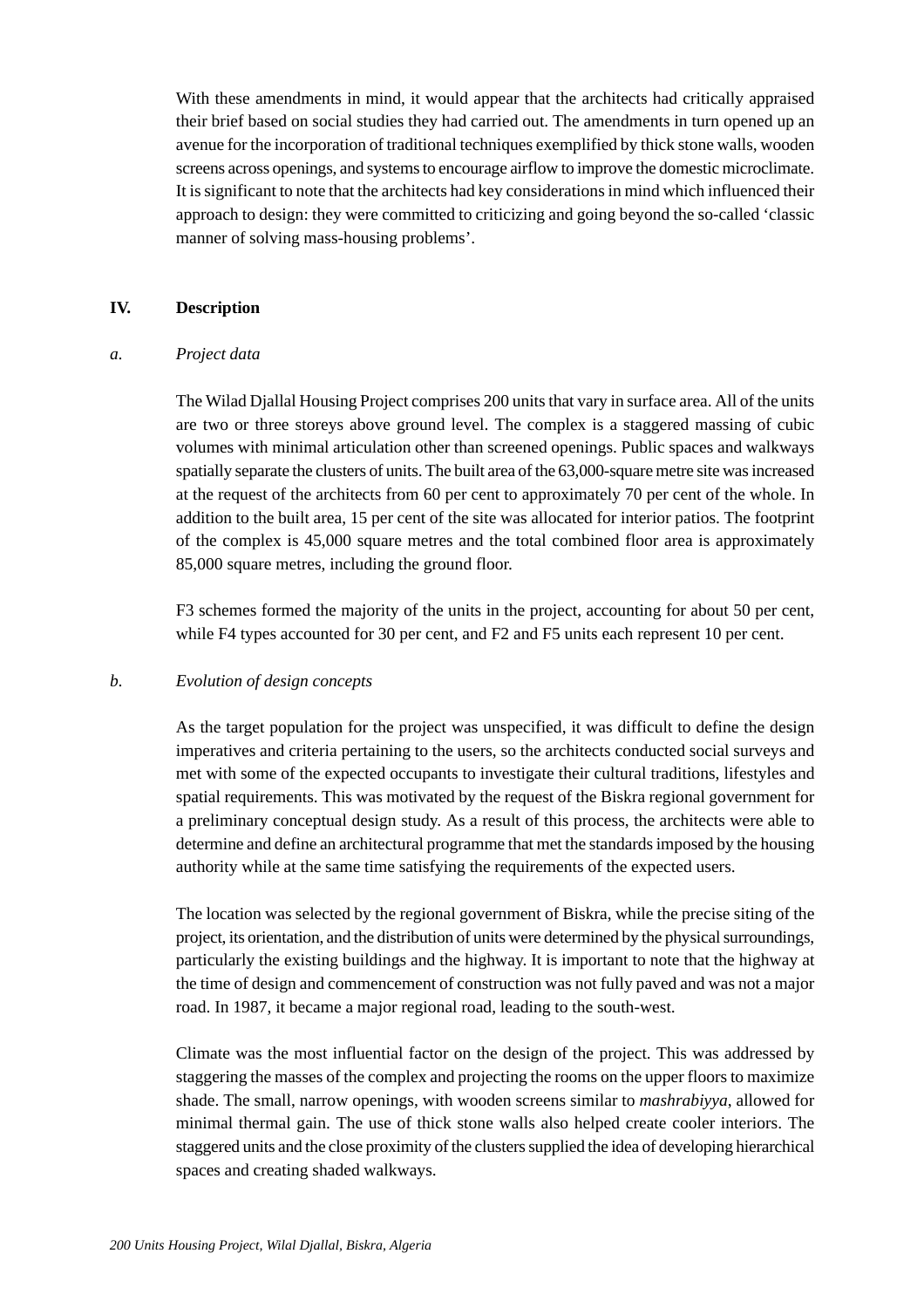It appears that the modifications made by the architects to the original programme have increased the quality and quantity of social spaces. The intention was to provide a more responsive spatial organization that corresponded to the socio-spatial requirements of the expected users.

The clustered massing of cubic volumes is simple and is emphasized by the use of unfinished limestone. Façades are mostly solid with minimal voids that are articulated by wooden screens. A local device called a *claustra,* composed of densely overlapping gypsum screens of traditional shapes, is used in the upper section of handrails on the patios and stairs. The exterior patios serve as public spaces between the volumes and are intended for general social interaction. Different levels of privacy were incorporated into the design of the individual units to sensitively take account of the local traditions of this Muslim community.

Limited attention has been paid to landscaping. The pavements and some pedestrian paths are tiled with inexpensive steel-crete tiles which are readily available and are durable. Outdoor spaces are devoid of any soft-scape elements and are often articulated with hard surfaces such as pavement and tamped sand.

Of significance to the assessment of the Wilad Djallal Housing Project, it should be noted that the site to the north of the scheme has been developed using the same design and architectural treatment and its eighty housing units are regarded as an extension of it. The project has been reproduced in several settlements in the region but with different spatial arrangements, including the Sidi Khaled housing project which comprises one hundred units.

## *c. Structure, materials, technology*

Lime-sand stone extracted locally was used for the construction of the load-bearing walls that are 40 to 50 centimetres thick. Thus, the stone acts as both a basic structural system and as infill. Double walls are used in southern and western façades. Partitions of interior walls are nonload-bearing and are 20 centimetres thick. Some interior walls are constructed of lime-sand stone and some are built of *tufla* bricks.

Floors, roofs and beams are made of reinforced concrete, as are the interior and exterior staircases. Since the exterior walls are made of stone, exterior finishes were unnecessary, so no finishing materials or renderings have been used. Mortar used for stone bonding is composed of cement and pulverized lime-sand stone. Painted plaster is used to finish interior walls, and cement tiles with coarse pebbles are used for flooring.

The choice of these materials should be seen in the broader context of the wide range of resources available for the construction of houses and the government policy of developing mass-housing projects. The architects insisted on the use of stone as a basic construction material, which was unusual in public housing projects at the time.

Due to the simplicity of the construction system, non-skilled labourers were given the opportunity to take part in stone laying and other construction tasks, thereby providing training opportunities on construction techniques. First, stone walls were built a storey high to the level of the first floor; reinforced concrete beams, manually cast on site, were then lifted and positioned over the stone walls; steel ribs and members for floors were arranged and fixed to the beams; and finally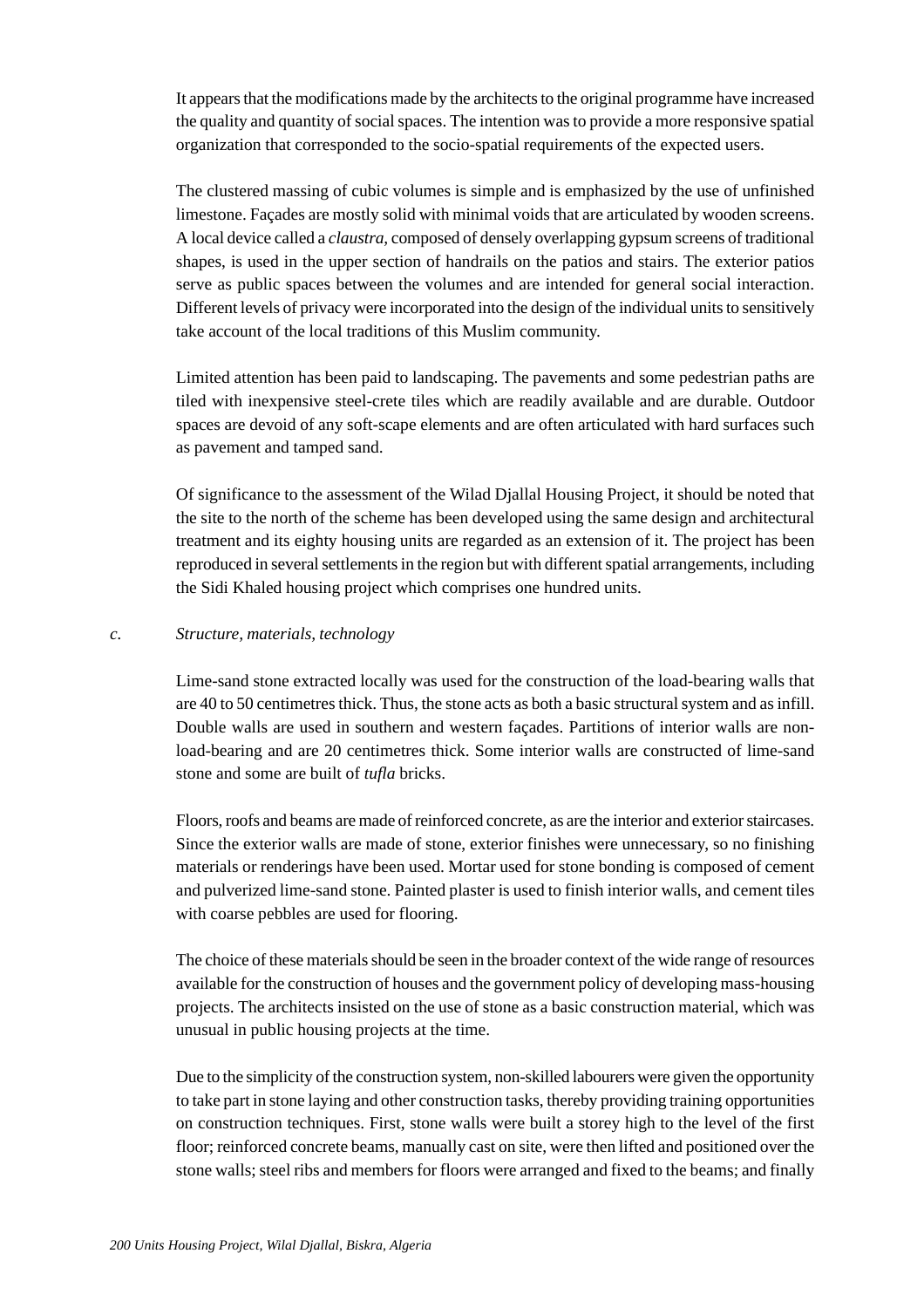cement concrete was poured over to shape the floors. The same process was repeated on the upper floors. In order to resist the frequent earthquakes, steel posts were imbedded in the stone walls. The corners of the units and clusters were tied together with the beams acting as supporting elements.

Electricity and sewerage are provided to all the units and are linked to the existing local networks. Underground reservoirs are the only source of water in the region. These reservoirs exist at two levels, one 15 metres below ground and the other much deeper down. The former has been partially polluted by inefficient drainage systems so the latter is used. Water is pumped up from the reservoirs and stored in municipal tanks that are linked to the units. The water is unpurified and unfiltered and so is only used for washing, bathing and for the removal of sewage. Reportedly, water comes out of taps at 50 to 60<sup>o</sup>C and there is no piped cold-water supply. For drinking, bottled water is used.

## *d. Origins of technology, materials, labour force, professionals*

The origins of the technology utilized in the Wilad Djallal Housing Project lie in the analysis that was part of the preliminary design studies undertaken by the architects. The technology derived from resistant approaches used in the construction of public housing schemes, coupled with a desire to erect a housing complex that was appropriate for the climatic conditions and sympathetic to the construction traditions of the region. The resistant approach adopted in the construction of the project was seen by the architects as a balance between constructional and building traditions and the standards and norms enforced by the government. Thus, a combination of load-bearing stone walls and reinforced concrete has been employed. The modularity and simplicity of this 'resistant technology' was easily undertaken and replicated in other parts of the Biskra region once some of the units at Wilad Djallal had been completed. It is important to note that any visual links that might exist between the cubic volumes of the complex and forms of traditional houses is likely to be unintentional.

The use of stone and *tufla* bricks in this climate was a natural choice, characteristic of the region, and so it satisfied an important design objective which was to use local materials appropriate to the architecture of the area. Cement was used in the construction of beams and roofs, and, when mixed with pulverized lime-sand stone, as mortar. It was also used as a base for floor tiles. Other materials used in construction included timber for doors and *mashrabiyyas;* these were made locally in Biskra workshops. Glass blocks were not used in the Wilad Djallal project but were used in the replicated project at Sidi Khaled for natural lighting.

It was the goal of both the housing authority in Biskra and the architects to develop regionally inspired architecture and not to fall into the trap of designing and constructing poor idealizations of Western concepts.

## *Labour force*

The labour force consisted entirely of local people.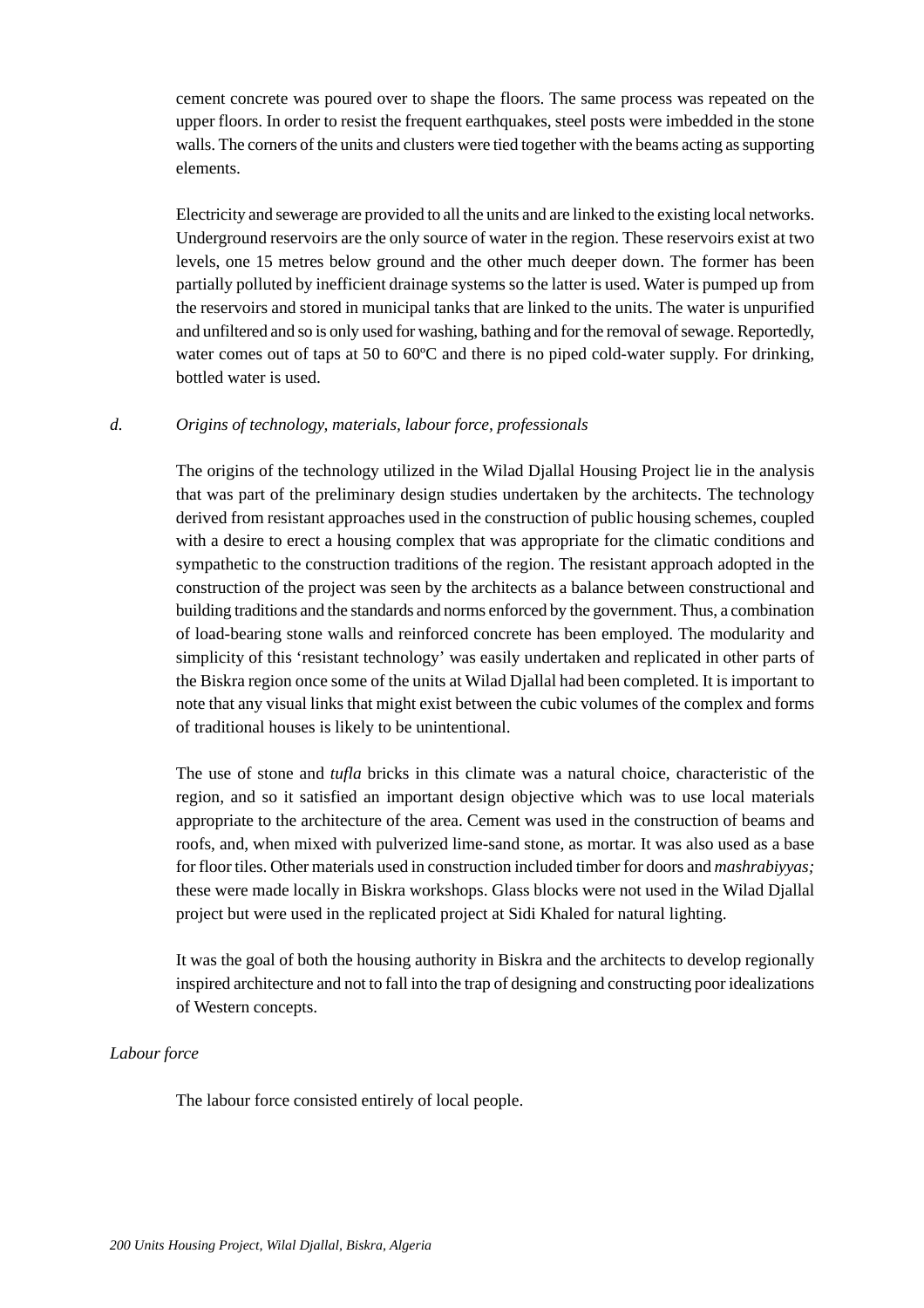## *Professionals*

Most of the professionals were of North-African origin. The contractors were a local company, Intercom. The client, the housing authority of Biskra regional government, was represented by Abdel Aziz Merrakchi, a civil engineer who was also involved in supervising construction in the early stages of the project. The architects were Egyptians. Having lived in Algeria and this region in particular since the mid-1970s, the El Miniawy brothers had a strong sense of the region's architectural identity and local cultural traditions.

## **V. Construction Schedule and Costs**

## *a. Project history*

Since the early 1970s, the Central Ministry of Housing of Algeria had planned to construct public housing projects in different desert regions; however, this intention was not realized until the mid-1980s.

The Wilad Djallal Housing Project was conceived among other housing developments built in the region. The government donated the land for the project in 1980 and the housing authority of the Biskra regional government was assigned to carry out the technicalities for the project at that time. In 1981, El Miniawy Brothers were invited to produce initial design studies. Throughout that year, the architects conducted social surveys and drew up the preliminary proposals. Because of delays in the allocation of the budget for the project, the regional government of Biskra could not proceed with the development until 1984 when El Miniawy Brothers were asked to develop preliminary design schematics which took several months to be approved. Finally, in April 1985, the architects were commissioned to develop a complete design proposal, a stage that took nine months and ended in January 1986.

Due to financial difficulties, construction did not begin until March 1988. It is significant to this assessment to note that, using a very limited budget allocated by the local housing authority of Biskra, the period between 1984 and 1988 saw the construction of a few units in the immediate vicinity of the site to test the design concepts and to canvass feedback from the expected target population.

The Wilad Djallal project was constructed incrementally and took five years to be completed, however, no records delineating the number of units that were built in different construction phases between 1988 and 1993 were seen. Occupancy began after the completion of each phase, and the project was completed in 1993 followed immediately by full occupancy.

## *b. Total costs and main sources of financing*

According to the architects and Abdel Aziz El Marakshi who represented the housing authority of Biskra, the Wilad Djallal project was completely funded by the government of Algeria and an amount equivalent to approximately 5.6 million USD was allocated. However, it has been impossible to determine the actual cost of the project since records were not accessible from the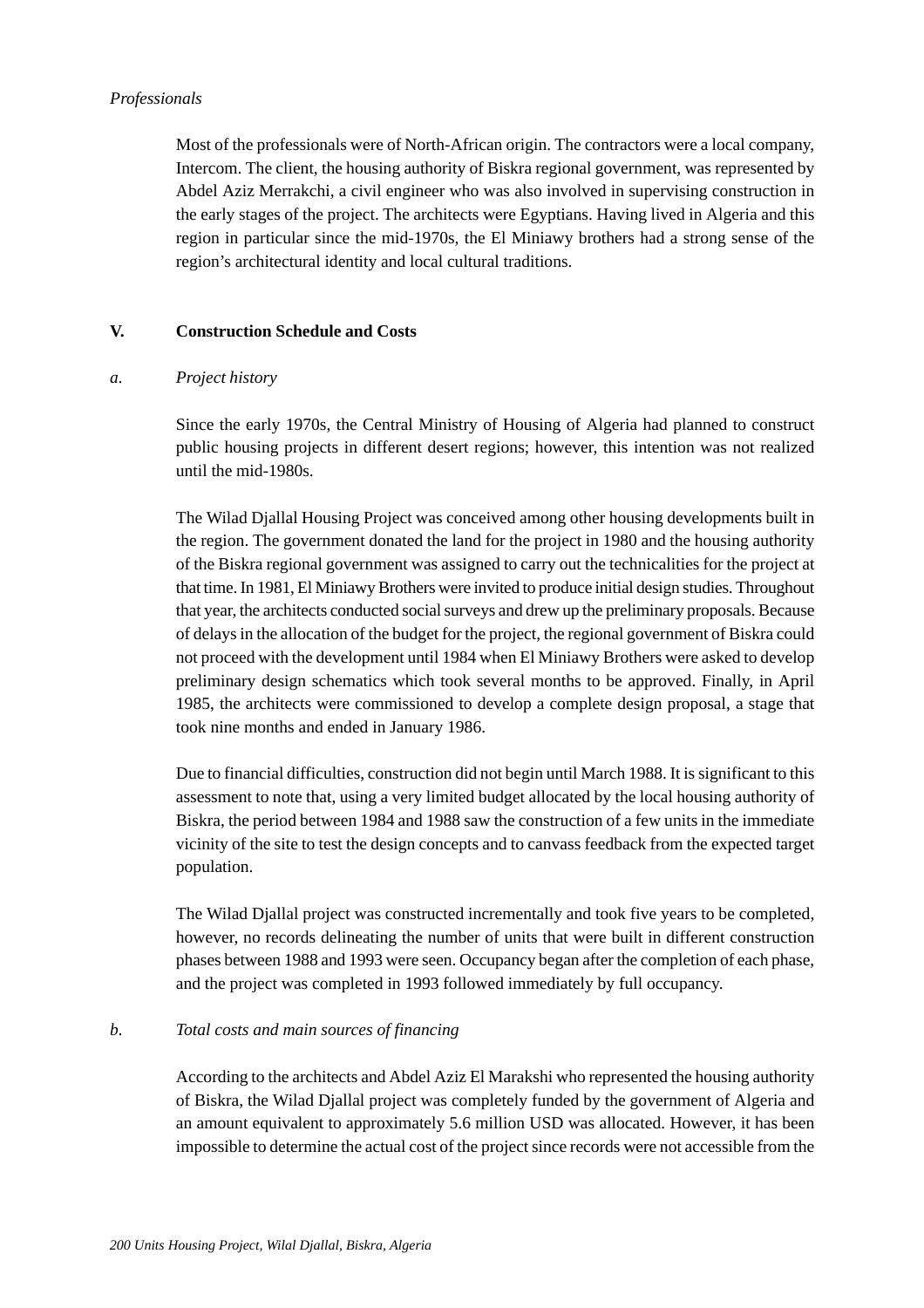Algerian authorities involved in the project. According to the architects, the budget breaks down as follows:

| 560,000 USD.   |
|----------------|
| 2,670,000 USD. |
| 2,000,000 USD. |
| 170,000 USD.   |
| 170,000 USD.   |
|                |

#### *c. Comparative costs*

It is not that significant to look at direct comparisons between the cost of the Wilad Djallal project and similar projects since the material technology employed in Wilad Djallal is considered unusual compared to the conventional construction techniques used in other schemes. The initial cost per square metre was 66.50 USD. However, it is vital to note that, as the budget was estimated in 1988 and the project was completed in 1993, it is believed that actual costs increased by at least 25 per cent due to inflation, shown by the changing prices of materials and the increasing costs of labour.

## *d. Maintenance costs*

Although maintenance and ongoing costs were available from neither the architects nor the local authority, one should note that there are traces of water damage on the walls. This may have been caused by either rainfall or underground water. Some stones on the corners of façades and external stairs are crumbling and some wooden screens have been destroyed due to inappropriate use. These problems are by no means related to questions of design but should be addressed.

## **VI. Technical Assessment**

#### *a. Functional assessment*

The planning and design of the Wilad Djallal Housing complex appears to follow a rational approach to deal with public housing environments. The conception of the exterior structures seems to be a classical adoption of a rigid modular system. The planning of the project employs traditional concepts appropriate to desert environments, epitomized by a number of semihierarchical public spaces. On the one hand, semi-covered spaces and walkways are realized in order to provide shaded areas for public gatherings and social interaction; on the other, the texture and colour of the stone achieves a pleasing visual integration into the setting.

The design of the interior environment follows the standards imposed by the housing authority. It is, however, crucial to note that the architects have added a carefully thought out spatial organization based on the social studies they undertook at an early stage. Privacy appears to be one of the most important determinants of the design. It is achieved by either horizontal or vertical isolation of living spaces and the *madiafa* in one zone, with family bedroom spaces in the other.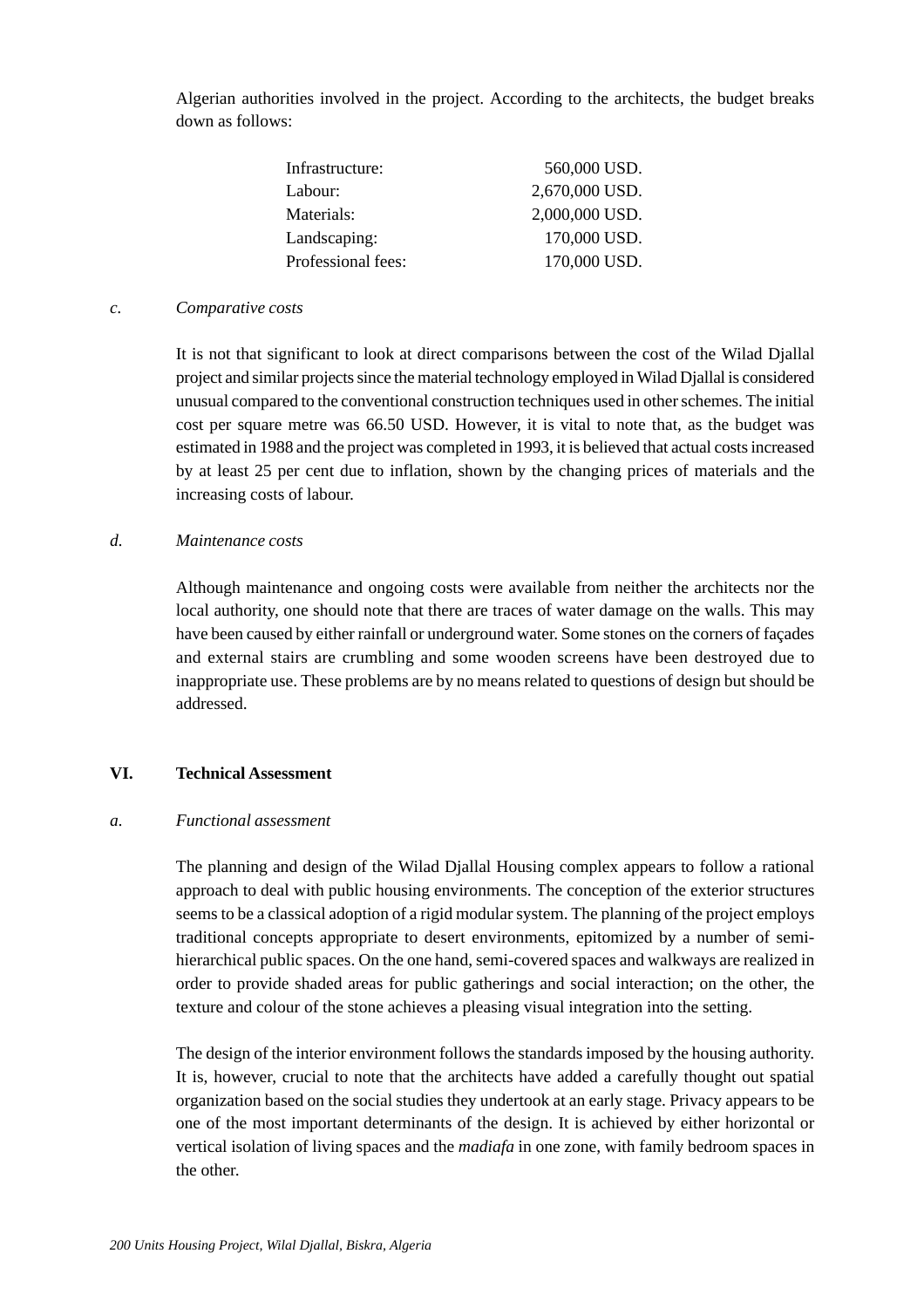The spatial organization of internal spaces and the two patios seem to relate successfully. The central patio in each unit establishes the desired circulation needed for privacy, while the other patio designated for women seems to match the needs of most inhabitants. The clustered structure that both visually and physically links these patios provides more opportunities for social interaction.

Due to the difficulties inherent in the design and planning of any public housing project where the needs of the target population cannot be comprehensively defined, it can be argued that the precise societal needs and social aspirations of the inhabitants, from different and varied backgrounds, cannot be fully comprehended. In some of the units in the Wilad Djallal complex, the inhabitants had made alterations to and extensions of their units in order to provide more room and additional facilities, thereby accommodating their changing needs.

## *b. Climatic performance*

As mentioned before, climate was an extremely influential factor in the design. The use of thick walls and in some cases double walls, the staggering of masses that provided a considerable amount of shade on the exterior walls, the proximity between the units, and the minimal and narrow openings covered by wooden screens were all capitalized upon to allow for minimal thermal gain. All of these devices have contributed to the creation of a comfortable domestic environment. According to interviews undertaken with some inhabitants, the temperatures inside the units differ dramatically from the exterior climate, by 10ºC.

Air-captors were designed and constructed to provide a cooler domestic climate, however, many of them have been removed or blocked by the inhabitants as they allowed sand to be blown in. It should be noted that, in the original design, the architects included filters to block the sand and shutters that could be adjusted according to the season and the direction of the wind. Their omission may relate to the insufficient budget allocated, in the view of the housing authority, for complementary works.

Due to the use of 50 centimetre-thick stone walls, there is acoustical privacy and so the neighbouring inhabitants cannot hear each other, a standard that is rarely achieved in public housing. Lighting inside the spaces is remarkably good.

Overall, the climatic performance of the complex is efficient and successful in this harsh and ferocious climate. Unlike most other public housing projects built in the region at the same time as Wilad Djallal, the use of air conditioning is very limited; only a small number of inhabitants have installed window units. Electric fans are used in most of the units during the summer season, while few inhabitants use electric heaters since the winter season is only two to three months long.

## *c. Choice of materials, level of technology*

Generally speaking, the choice of materials and the level of site-related technology are fundamental to the project. Both are among the most successful aspects of the project. The combination of local materials and traditional construction techniques with cement and reinforced concrete can be termed 'resistant technology'. Stone-wall construction recalls traditional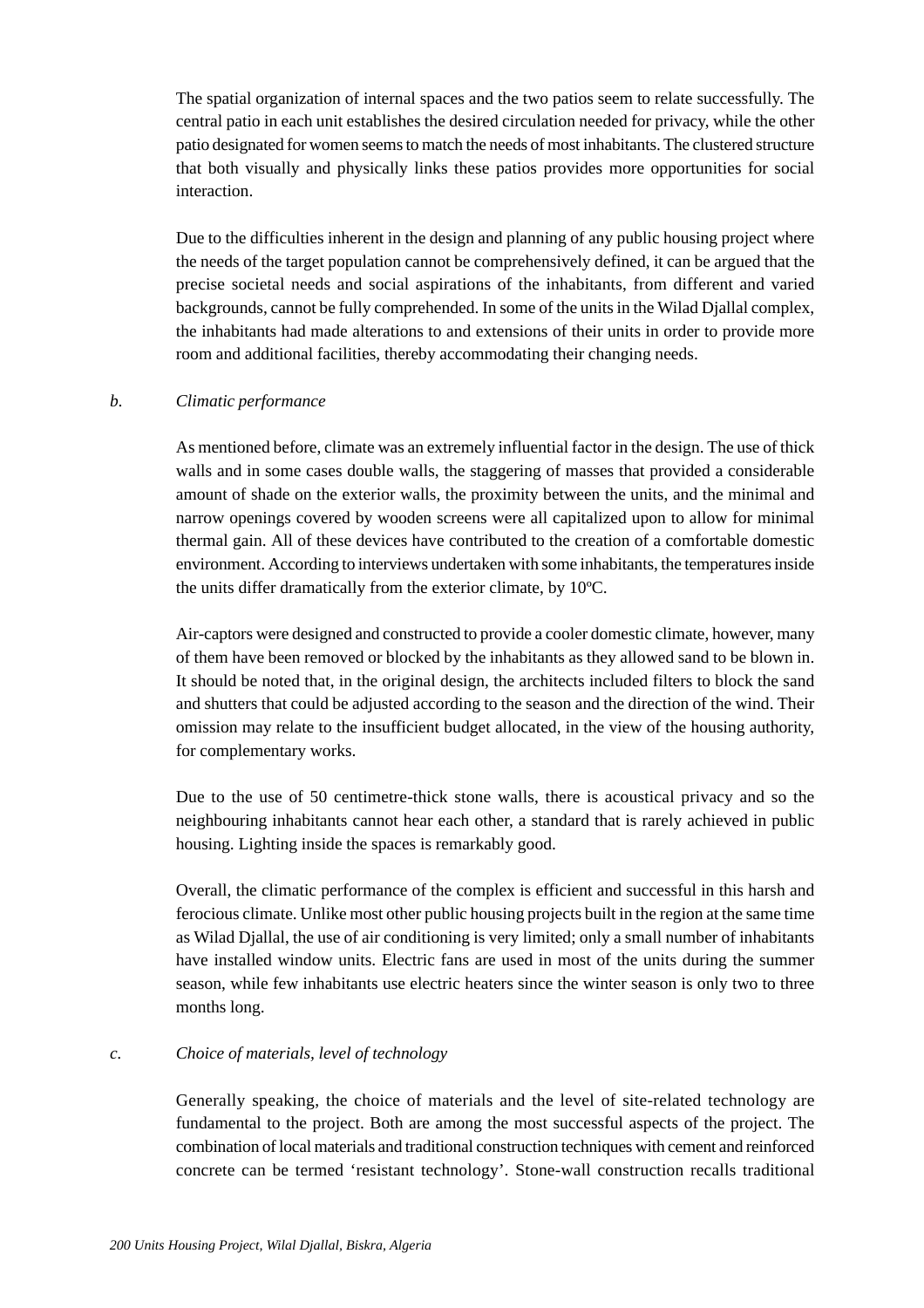construction techniques and thereby asserts a sense of place through the project, while reinforced concrete relates to technological advancements that cannot be ignored or avoided. Thus, these two combined approaches to construction reflect the spirit of the time. The choice of this 'resistant technology' can be regarded as an exploratory process in the search for a new local identity. Another positive feature of this technology is that it avoids the use of heavy machinery in construction.

The stone layering is accurate and neat, which is noteworthy given the nature of the complex as a government funded public housing project. However, cracking and crumbling were observed on some of the exterior walls. These are the result of inappropriate alterations made by the inhabitants.

## *d. Ageing and maintenance*

To date, the structure and most of the physical elements of the complex appear to have survived well in the face of the harsh climate and the inhabitants' demands. Nonetheless, one cannot predict to what extent physical problems might arise as a result of the poor maintenance provided by the local authority of Wilad Djallal. Very limited maintenance is provided, as shown by the fact that rubbish collection does not occur on a daily or regular basis. Although some attempts have been made by individual inhabitants to maintain the quality of their units, much damage has occurred due to improper maintenance and illegal modifications.

It is important to the appraisal of the project to note that, in physical terms, the appearance of the public face of the Sidi Khaled complex, which was developed by the same architects using a similar design and the same construction materials and techniques, is very well maintained even though it also falls under the jurisdiction of the Wilad Djallal local authority. This can be explained by the different cultural backgrounds of the inhabitants.

#### *e. Design features*

The overall massing of the complex responds to the socio-spatial needs of the inhabitants. Although the complex is a staggered massing of cubic/geometric volumes, the heights and colours of the exterior walls allow the project to blend in with the natural landscape of the region. This is based on the assumption that architectural forms should not compete with natural environments but should complement them. To summarize, a number of design features can be identified:

- the use of stone walls
- the staggered effect of volumes
- the minimal articulation of facades
- the use of screened openings
- the introduction of interior patios
- the utilization of external staircases
- the introduction of a semi-urban fabric via shaded walkways and exterior spaces.